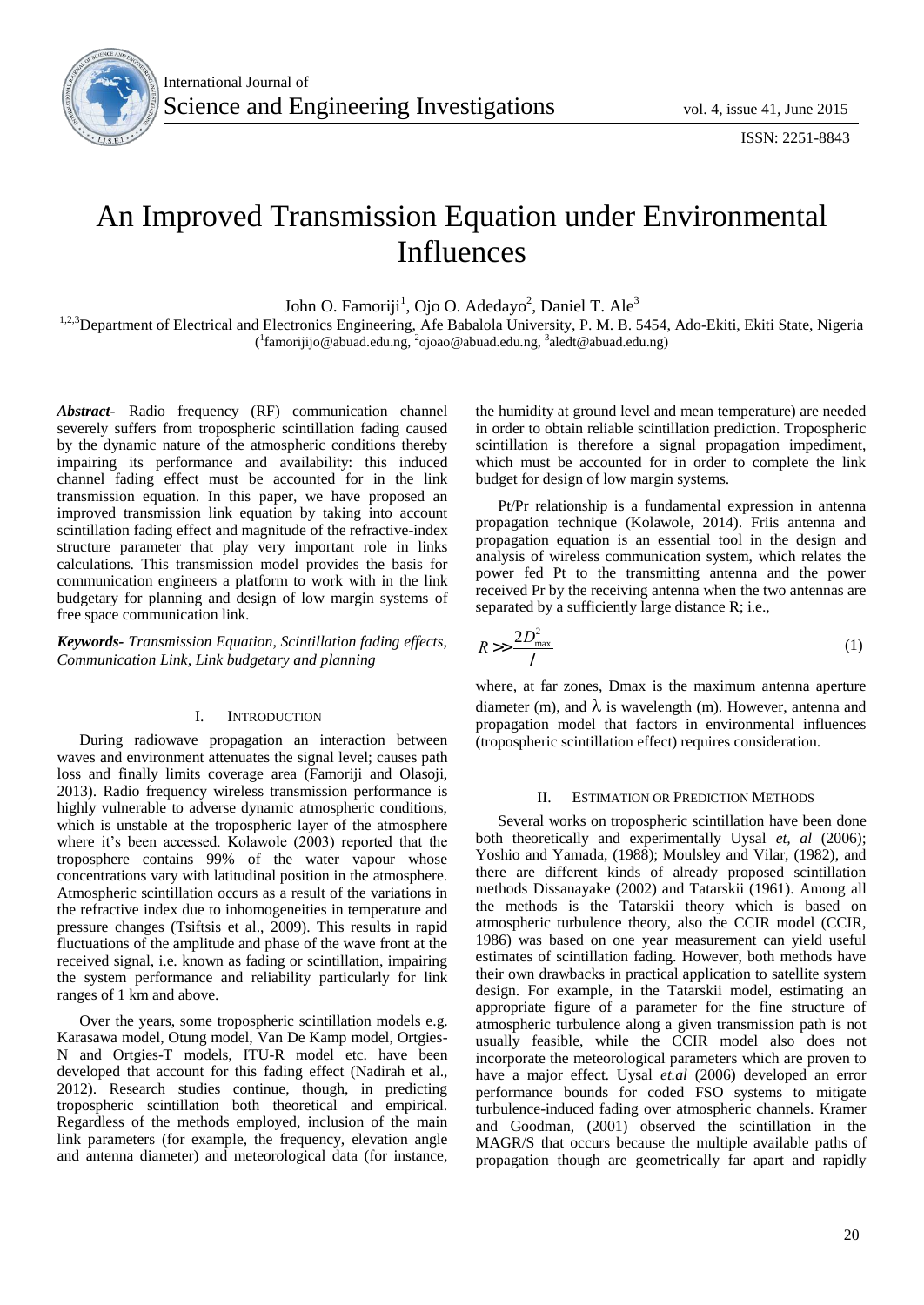varying. Tatarskii according to Strangeways *et, al* (2007) introduced a theoretical formulation for the estimate of logamplitude fluctuations based on the assumption that the spatial structure of the atmospheric refractive index. When the atmospheric turbulence lies in the inertial sub-range where a relation:  $R_{min}^2/\lambda \ll l \ll R_{max}^2/\lambda$  is satisfied, Where:  $R_{min}$ ,  $R_{max}$  is the Inner, outer scale of refractive index irregularities; *l* is the effective path length between the boundary of turbulence and the reception point, is the wavelength of the radio wave; the variance of log-amplitude in dB is given by:

$$
\sigma_x = 42.9 \left(\frac{2\pi}{\lambda}\right)^{7/6} \int_0^L C_n^2(r) r^{5/6} dr \quad (dB)
$$
 (2)

The structure parameter of the refractive index  $C_n$  in Equation (2) is varying along the earth-space path.  $C_n$  -Parameter depends not only on the variance of the atmospheric refractive index but also on the outer scale  $\overrightarrow{R}_{min}$  of irregularities. Therefore, it is difficult to identify values of such parameters along a given slant path directly from meteorological parameters which are generally available, and consequently remains difficult to calculate.

However, a more practical model was proposed by the CCIR (Kramer and Goodman, 2001) based on measured data at a frequency of 7.3GHz with an elevation angle of  $1<sup>0</sup>$  and an antenna diameter of 10m together with theoretical scaling for the frequency, elevation angle, and antenna dish diameter. Since the CCIR model is made-up of simple factors or terms and its known to provide estimated values close to the measured data reported thus far, it could be a good method for tropospheric scintillation prediction at present. However, Hussein, (2009) reported that the model may not be appropriate to extrapolate from the result at a  $1<sup>0</sup>$  elevation angle, which is the most important range when designing satellite communication systems. Also, parameters representing meteorological elements are not included in the equation, therefore regional and seasonal dependence cannot be explained. The estimated value merely provides the standard deviation of the fluctuations and does not cover the estimate of signal fading as a function of time percentage. This paper attempted the extension of the model for use in free space optical communication system.

## *A. Experimental Data Piloting the Scintillation Model Considered*

The scintillation measurement (Kramer and Goodman, 2001) was used as a follow-up for constructing the new prediction model. The measured data were obtained in the 11/14 GHz low elevation angle propagation experiment for one year at the Yamaguchi satellite. During the course of 4 year measurement at Yamaguchi, long term data for elevation angle of  $4^{\circ}$  (satellite:  $57^{\circ}$  E),  $6.5^{\circ}$  (60 $^{\circ}$  E) and  $9^{\circ}$  (63 $^{\circ}$  E) the power of csecϴ was about 1.3.

The probability density function of amplitude variation (in dB) during relatively short periods of time (approximately one hour) shows a Gaussian distribution including fairly large scintillation whose rms fluctuations are up to 1.6dB. Also, Distribution of the standard deviation itself for long term

variations over a month can be closely approximated with a gamma distribution. Likewise, there is not a very large deviation from the gamma distribution for the yearly basis.

This indicates that each of the two parameters essential for the determination of the gamma distribution is in fact directly determined by the other. Based on the properties just stated the following equation can be derived (Hussein, 2009):

$$
x(m, p) = m \times \eta(p) \tag{3}
$$

where *x* is the signal level for *m* mean value of rms fluctuations in dB and  $P$  percent of the time such that relation between  $\Pi$ and *P* is as following:

$$
\eta(p) = 1.099 \times 10^4 \iint_{\eta_0}^{\infty} U^8 \exp(-\frac{v^2}{(2U^2 - 10U)dudv}) \tag{4}
$$

The time percentage factor  $\eta$  could be obtained as a function of the time percentage *P* from numerical calculations.

Fig. 1 shows three kinds of cumulative time distributions of signal level variation obtained from a one month measurement (Solid lines) together with calculated curves using eqn. (3) (dotted line). As it is clear from the figure, measured and calculated curves where the signal level is enhanced (namely, *P*  of 50 to 99.99 percent) have a fairly good coincidence. While a noticeable discrepancy exists in the signal fade region, particularly for *P* of less than one percent. This may be due to the asymmetry of signal level variation between fading and enhancement. Fig. 2 shows time percentage factor  $\eta$  (namely *x* normalized by *m*) for both signal fading and enhancement of the data shown in Fig.1. The best fit curves for both fading and enhancement are represented by dotted and solid lines, respectively. The solid line in the figure is the same as the one obtained theoretically in Equation (3).



Figure 1. Cumulative Time Distribution of Long Term Signal Level Variation due Scintillation (Source: Yoshio and Yamada, 1988)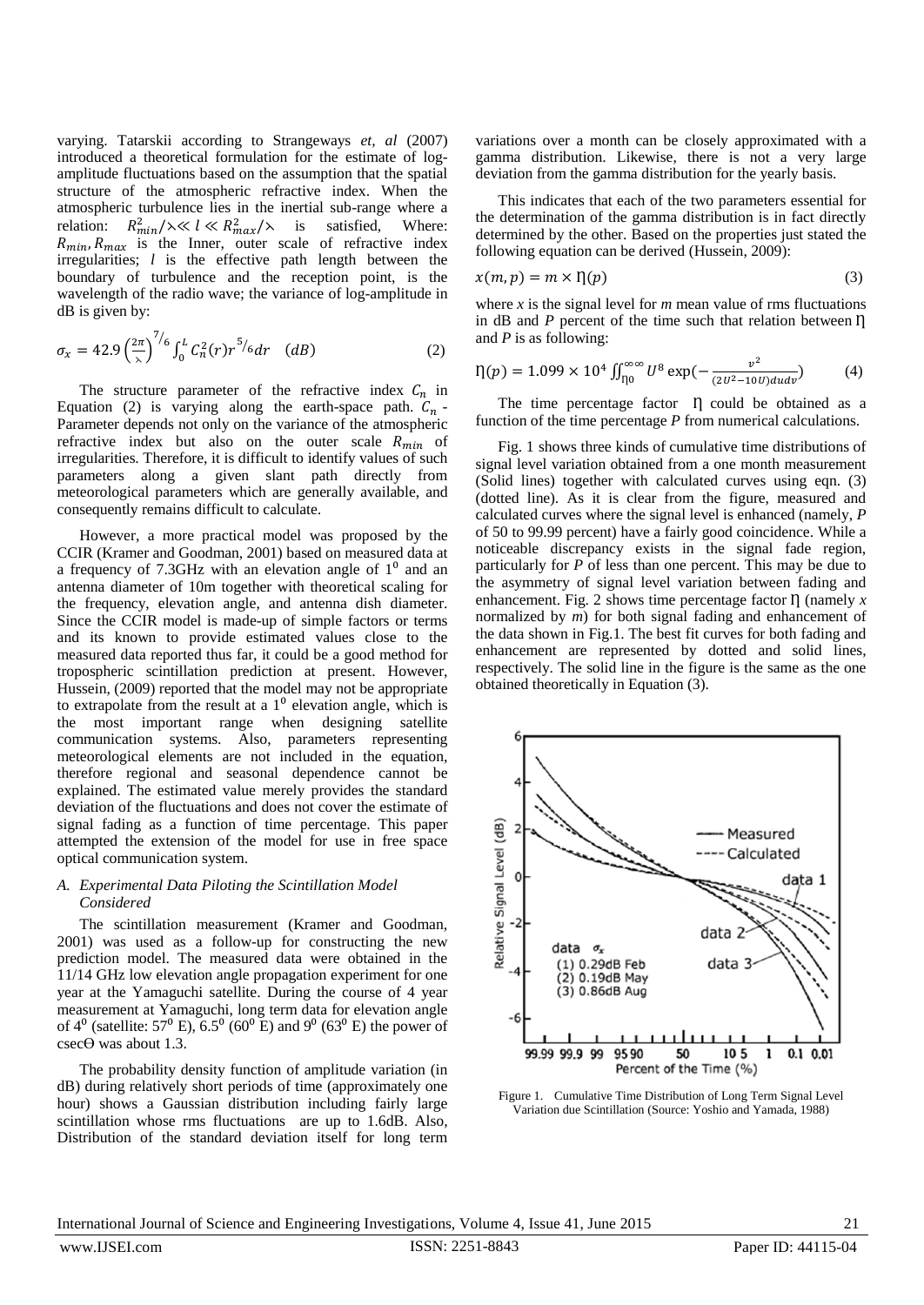

Figure 2.  $\eta$  factor versus time percentage *p* (Source: Yoshio and Yamada, 1988)

In this paper, the tropospheric scintillation index  $\sigma_x$ developed by CCIR is used (Hussein, (2009); specifically,

$$
\sigma_x = (\sigma_{xref} \times \Pi_f \times \Pi_\Theta \times \Pi_{Da}) \quad (dB)
$$
\n(5)

$$
\sigma_x = (0.0228 \sigma_{xref} \times f^{0.45} \times cosec^{1.3}(\theta) \times \sqrt{Q(D_a)}) \quad (dB)
$$
\n
$$
(6)
$$

Where; the normalized or reference standard deviation  $\sigma_{xref}$  is given by

$$
\sigma_{xref} = 0.15 + 5.2 \times 10^{-3} N_f \tag{7}
$$

$$
N_f = N_{wet} = \frac{37300 e_s}{(t + 273)^2}
$$
\n(8)

$$
e_s = 6.11 \exp\left(\frac{19.7t}{t+273}\right) \tag{9}
$$

Where *t* is the average temperature  $({}^{\circ}C)$ , *U* is the relative humidity  $(\%) e_s$  is the saturated vapor pressure (mb). It is applicable in the temperature range of -20<sup>o</sup>C  $\le t \le 50$ <sup>o</sup>C where T is the measured temperature (in K) and U is the relative humidity (in %). However, for completeness, in desert or semidesert areas—constituting part of Nigeria—fog (or rain) is seldom. For these cases Radio frequency communication systems can be deployed over long distances and the scintillation effect has to be taken into consideration, so refractivity in Eqn. (8) is replaced with  $N_{\text{dry}}$ , (Olasoji and Kolawole, 2010):

$$
N_f = N_{\text{day}} = 77.6848 \frac{P}{T} \tag{10}
$$

This is valid for frequency up to 30 GHz and for normally encountered ranges of pressure, *P*, temperature, *T* and humidity, *U*. The water vapor pressure is given specifically as:

$$
P = \frac{U e_s}{100} \qquad (hPa) \tag{11}
$$

$$
\eta f = \left(\frac{f}{11.5}\right)^{0.45} \tag{12}
$$

 $f =$  frequency (GHz);

$$
\eta_{\Theta} = \left(\frac{cosec\Theta}{cosec6.5}\right)^{1.3} \tag{13}
$$

or

$$
\eta_{\Theta} = \frac{2h}{\sin\theta + \sqrt{\sin^2\theta + \frac{2h}{R_e}}}
$$
(14)

Where;

*h* is the effective height of the water vapor in atmosphere (2km in this model)

 $R_e$  is effective earth radius (8500km); this varies from locations to locations (6378km for Nigeria)

 $\theta$  is elevation angle (degree)

$$
\eta_{Da} = \sqrt{Q(R)/Q(7.6)}\tag{15}
$$

Where the antenna diameter dependent factor  $Q(R)$  is given by Uysal *et, al* (2006) from a piecewise linear approximation of the antenna aperture averaging factor is given as:

$$
Q(R) = 1 - 1.4(R/\sqrt{\lambda L}) \quad for \quad 0.0 \le (\frac{R}{\sqrt{\lambda L}}) \le 0.5
$$
  

$$
Q(R) = 0.5 - 0.4(R/\sqrt{\lambda L}) \quad for \quad 0.5 \le (\frac{R}{\sqrt{\lambda L}}) \le 1
$$
  

$$
Q(R) = 0.1 \quad for \quad 0.0 \le (\frac{R}{\sqrt{\lambda L}}) \le 0.5
$$

where;

*R* is the effective radius of circular antenna aperture (m) given by:

$$
R = 0.75 \left(\frac{D_a}{2}\right) \tag{16}
$$

 $D_a$  is the diameter of the reflector (m),  $\lambda$  is the operating wavelength (m), *L* is the slant distance to height of a horizontal thin turbulent layer (= $\eta_{\Theta}$ ).

Eqn. 5 is for the case when elevation angle is  $\theta \leq 5^{\circ}$  while eqn. 6 is applicable when elevation angle is greater than five degree ( $\theta > 5^0$ ). However, based on the study of Hussein, (2009); at a certain frequency value, the magnitude of scintillation (rms fluctuation) would be obviously decreased with increasing of elevation angle. This paper therefore considered the second case of the model (i. e  $\theta > 5^0$ ).

Technological progress can be useful only if accurate quantitative measurements prove to be feasible through atmospheric turbulence. Several boundary layers-namely planetary, the surface and the internal or constant flux-are pertinent to the study of atmospheric turbulence. The surface layer is the lowest layer of the atmosphere (and troposphere-the region of interest). It is the layer, where air is in contact with the surface and where strong vertical gradients in temperature, humidity, wind and scalars exist. The layer is between 1 and 2 km of the atmosphere.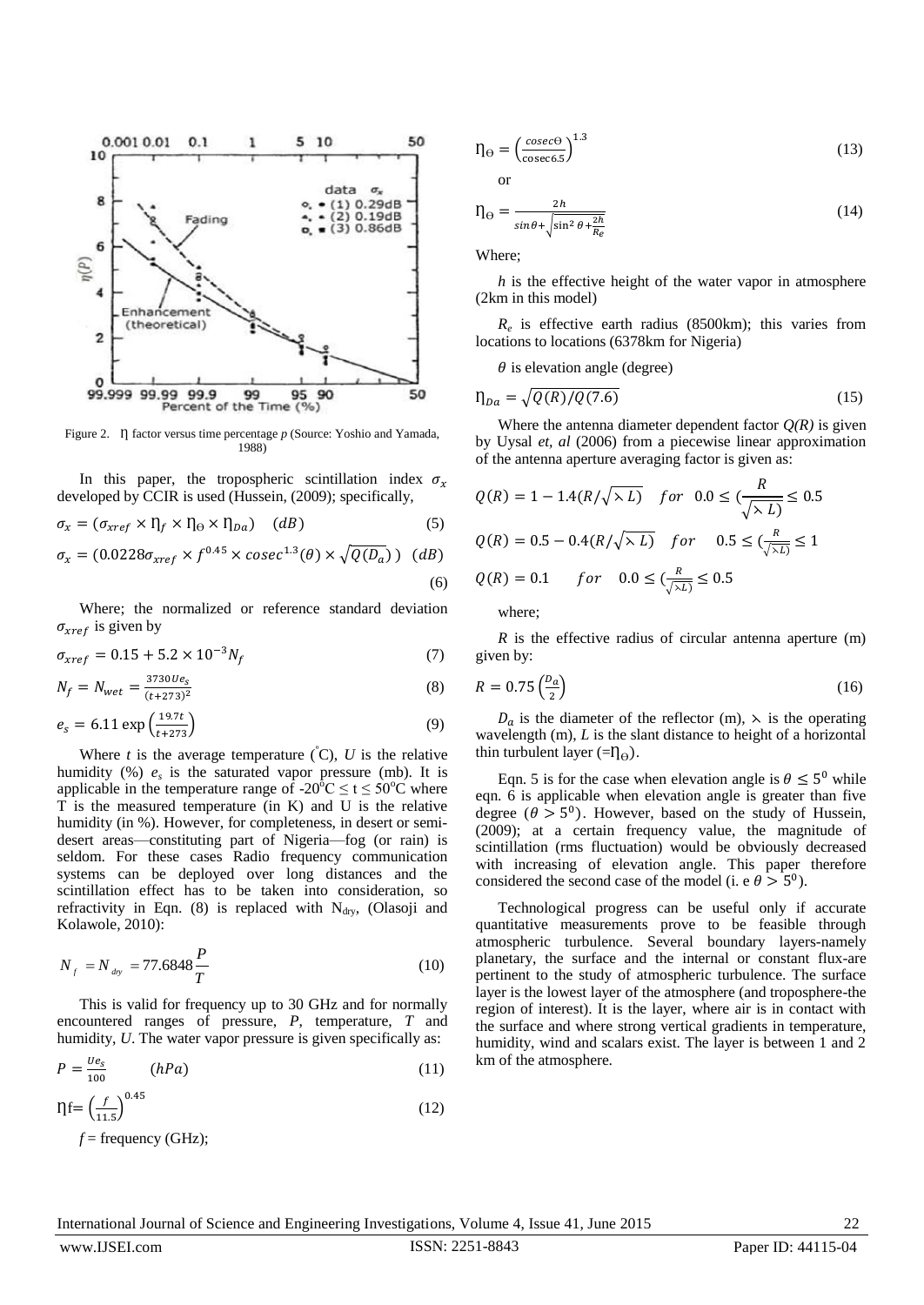## III. PROPOSED MODIFICATION TO FRIIS TRANSMISSION **EQUATION**

The main disadvantage of Friis' method is the need to incorporate the two simultaneously changing parameters causing fluctuation in the received power, namely scintillation index  $\sigma_x$  and polarization loss factor,  $L_{\textit{pf}}$ . In this paper, unlike other works, the changing parameters are incorporated in the Friis links transmission equation thereby broadening its practical applications.

Friis transmission equation gives amount of power an antenna received under ideal conditions from another antenna. Using Fig. 3 as a guide, the Friis transmission equation works under certain conditions:

- a. antennas must be in radiating far-field, i.e. R-given by Eqn. (1), or  $R > 10\lambda$  for small antenna (Kolawole, 2013) where D and  $\lambda$  are as previously defined;
- b. antennas are in unobstructed free space i.e. line of sight transmission mode which is the same as that of FSO;
- c. bandwidth is narrow enough that a single wavelength can be assumed and antennas are correctly aligned and polarized (Nikolova, 2012).



Figure 3. Two antennas separated by distance R. (Source: Kolawole, 2014)

Suppose the transmitting and receiving antennas are not matched to their respective lines or loads (reflection efficiencies are not unity) and the polarization of the receiving antenna is not polarization-matched to the impinging wave (polarization loss factor and polarization efficiency are not unity), then the power ratio  $P_t/P_r$  expression can be written as (Kolawole, 2014):

$$
\frac{P_r}{P_t} = h_{or} h_{ot} \left( 1 - |G_t|^2 \right) \left( 1 - |G_r|^2 \right) \frac{1}{6} \frac{1}{4 \rho R_0^2} \frac{1}{\dot{\phi}} \frac{\dot{\phi}^2}{d_{or} d_{ot}} |L_{PF}^2 \right) \tag{17}
$$

where  $\eta_{or}$  and  $\eta_{ot}$  are receiving and transmitting antenna efficiency, respectively; and  $\Gamma$ <sub>r</sub> and  $\Gamma$ <sub>t</sub> are voltage reflection coefficient at the input terminals of the receiving and transmitting antenna, respectively, which are related to their respective impedances; and  $d_{or}$  and  $d_{ot}$  are receiving and transmitting antenna *directivity*, respectively. In reality, directivity and polarization loss factor are direction dependent, i.e. azimuth  $\phi$  and incident  $\theta$ . However, if reflection and

polarization-matched antennas aligned for maximum directional radiation and reception, then Eqn. (17) reduces to:

$$
\frac{P_r}{P_t} = \frac{\mathcal{E}}{\mathcal{E}} \frac{1}{4\rho R} \frac{\mathcal{O}^2}{\mathcal{E}} G_{or} G_{ot}
$$
\n(18)

the well-known *Friis Transmission Equation*, where G<sub>or</sub> and Got are receiving and transmitting antenna gain, respectively, defined as  $G_{or} = \eta_{or} d_{or}$ , and  $G_{ot} = \eta_{ot} d_{ot}$ . The term  $\left(\frac{1}{2}\right)^2$  in Eqn. (18) is called the *free-space loss factor*, and it takes into account the losses due to the spherical spreading of the energy by the antenna. Incorporating Eqn. (6) in Eqn. (17), the Friis Transmission Equation is modified to account for factors in environmental influences and polarization losses suitable for FSO communication link. Specifically:

$$
\frac{P_r}{P_t} = 10^{0.1\sigma_x} \eta_{0r} \eta_{ot} (1 - |T_t|^2) (1 - |T_r|^2) \left(\frac{\lambda}{4\pi R}\right)^2 d_{0r} d_{0t} |L_{PF}^2|
$$
\n(19)

Bearing in mind that the unit of the rms fluctuation or fading due to scintillation ( $\sigma$ -as in Eqn. (6)-is in decibel (dB) whose absolute value is  $10^{0.1\sigma_x}$ .

#### IV. SIMULATION

In order to validate our modifications to transmission equation for communication link, we first simulate ideal situation without environmental effects, and second with the scintillation index. The results presented here give an idea of the reliability of free space communication ensured by a particular FSO deployed at various distances.

The antenna efficiency was assumed to be unity though this may not exist in practice. Effective height (h) of water vapor in atmosphere was taken to be 2km. Elevation angle  $\theta$ considered is  $20^0$  The temperature *t* and relative humidity *U* were set at  $37.1^{\circ}$ C and 24 %, respectively, while the corresponding pressure *P* using eqn.(11) gave 333.62 (hPa) while the antenna aperture diameter was taken to be 10m. Also, the transmitted power was set at 500kW, frequency at 14GHz, transmission distance between 0 and 5km while the transmitting and receiving antenna gains were set at 34000 and 32000, respectively and the original effective earth radius is 6378km which is for Nigeria under consideration. It was assumed that reflection and polarization-matched antennas are aligned for maximum directional radiation and reception. The simulation was carried out using a Matlab software package (R2011a).

Figure 4 show the results of simulations for the transmission equation without and with scintillation fading effect for wet refractivity, dry refractivity and dry-wet refractivity. The variation in amplitudes is an indication of the effect of atmospheric scintillation causing fluctuation in the received power.

As seen from Fig. 5 the scintillation fading, aperture averaging, and magnitude of the refractive-index structure parameter play very important role in wireless links calculations. It could also be deduced that the wireless link is